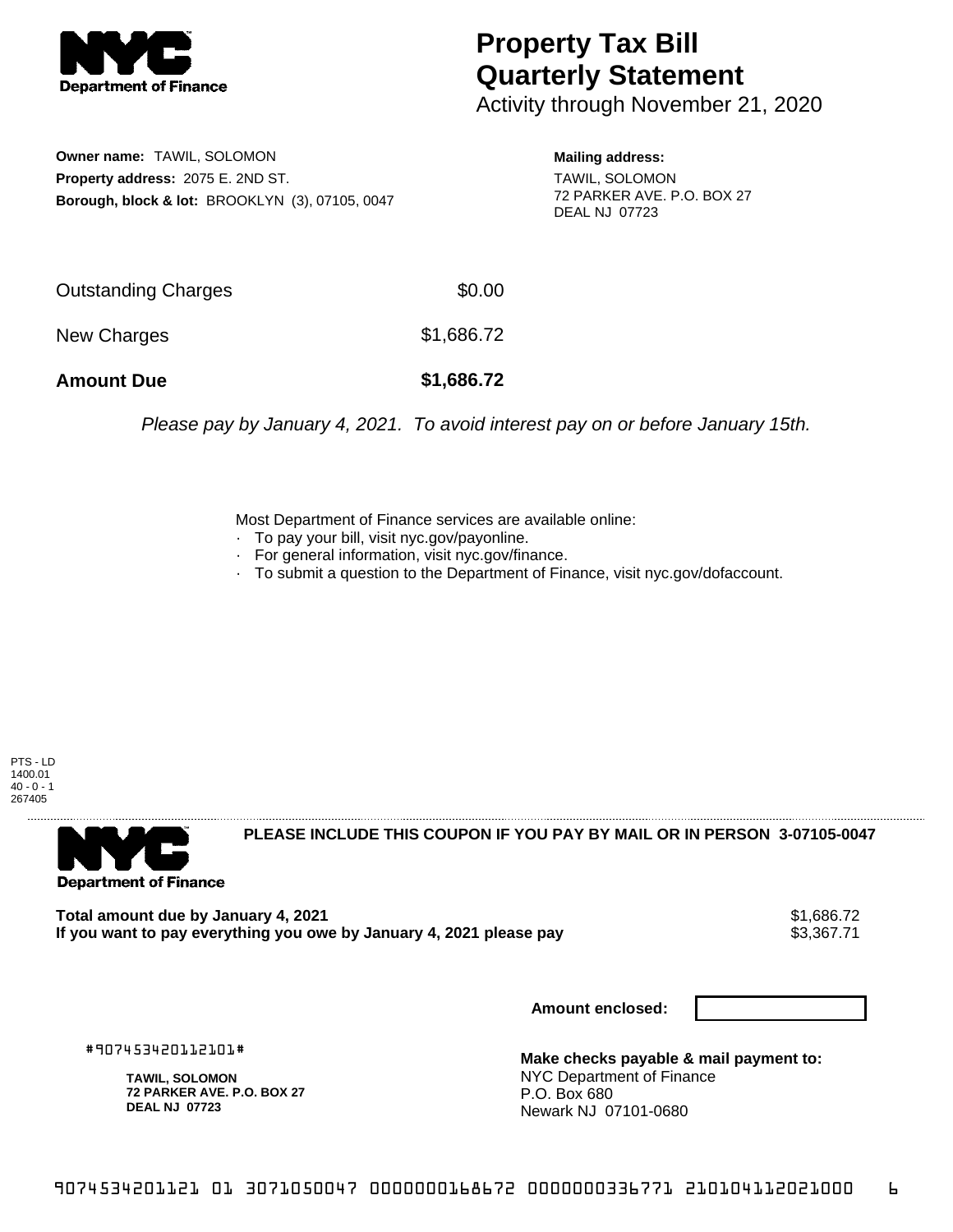

Total credit applied  $$1,709.75$ 

| <b>Billing Summary</b>                                              | <b>Activity Date Due Date</b> |            | Amount                  |
|---------------------------------------------------------------------|-------------------------------|------------|-------------------------|
| Outstanding charges including interest and payments                 |                               |            | \$0.00                  |
| <b>Finance-Property Tax</b><br><b>Adopted Tax Rate</b>              |                               | 01/01/2021 | \$1,706.38<br>$$-19.66$ |
| Total amount due                                                    |                               |            | \$1,686.72              |
| <b>Tax Year Charges Remaining</b>                                   | <b>Activity Date Due Date</b> |            | <b>Amount</b>           |
| Finance-Property Tax<br><b>Adopted Tax Rate</b>                     |                               | 04/01/2021 | \$1,706.38<br>$$-19.66$ |
| Total tax year charges remaining                                    |                               |            | \$1,686.72              |
| If you want to pay everything you owe by January 4, 2021 please pay |                               |            | \$3,367.71              |
| If you pay everything you owe by January 4, 2021, you would save:   |                               |            | \$5.73                  |
| <b>Overpayments/Credits</b>                                         | <b>Activity Date</b>          | Due Date   | Amount                  |
| <b>Credit Balance</b>                                               |                               | 11/02/2020 | $$-1,709.75$            |

Credit Applied 11/08/2020 \$1,709.75

**Total overpayments/credits remaining on account \$0.00**

## **Home banking payment instructions:**

- 1. **Log** into your bank or online bill pay website.
- 2. **Add** the new payee: NYC DOF Property Tax. Enter your account number, which is your boro, block and lot, as it appears here: 3-07105-0047 . You may also need to enter the address for the Department of Finance. The address is P.O. Box 680, Newark NJ 07101-0680.
- 3. **Schedule** your online payment using your checking or savings account.

## **Did Your Mailing Address Change?** If so, please visit us at **nyc.gov/changemailingaddress** or call **311.**

When you provide a check as payment, you authorize us either to use information from your check to make a one-time electronic fund

transfer from your account or to process the payment as a check transaction.